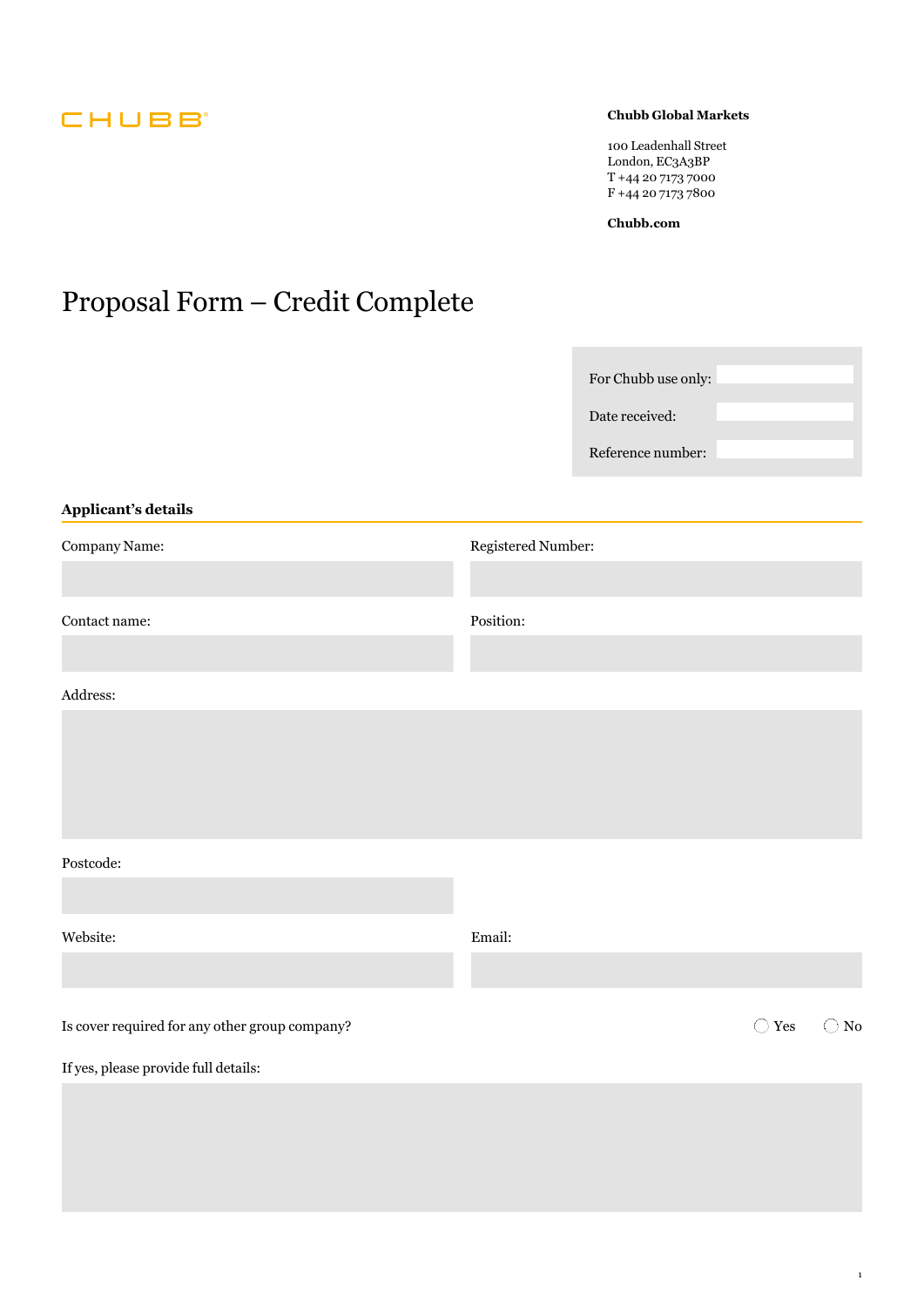# **Business Activities**

| In your business do you act as an agent or principal? |     |                |
|-------------------------------------------------------|-----|----------------|
|                                                       |     |                |
| What kind of goods / services do you sell?            |     |                |
|                                                       |     |                |
| To which trade sector do you sell?                    |     |                |
|                                                       |     |                |
| Do you manufacture the goods that you sell?           | Yes | N <sub>0</sub> |
| If no, please provide details:                        |     |                |
|                                                       |     |                |
| What are your minimum and maximum terms of payment?   |     |                |

### **Existing Trade Credit Insurance Policy**

| Name of Current Insurer:                 |                                                                | Number of years insured? |                |    |
|------------------------------------------|----------------------------------------------------------------|--------------------------|----------------|----|
| Copy of current policy wording attached? |                                                                |                          | Yes<br>$( \ )$ | No |
|                                          |                                                                |                          |                |    |
| If not, please provide the following:    |                                                                |                          |                |    |
| Premium Rate                             |                                                                | Policy Period            |                |    |
| Deductible                               |                                                                | Indemnity                |                |    |
| Policy limit:                            |                                                                | Annual premium           |                |    |
|                                          | Have you had any Credit Insurance Claims rejected in the past? |                          | Yes<br>$\Box$  | No |
| If Yes, Please provide details           |                                                                |                          |                |    |
|                                          |                                                                |                          |                |    |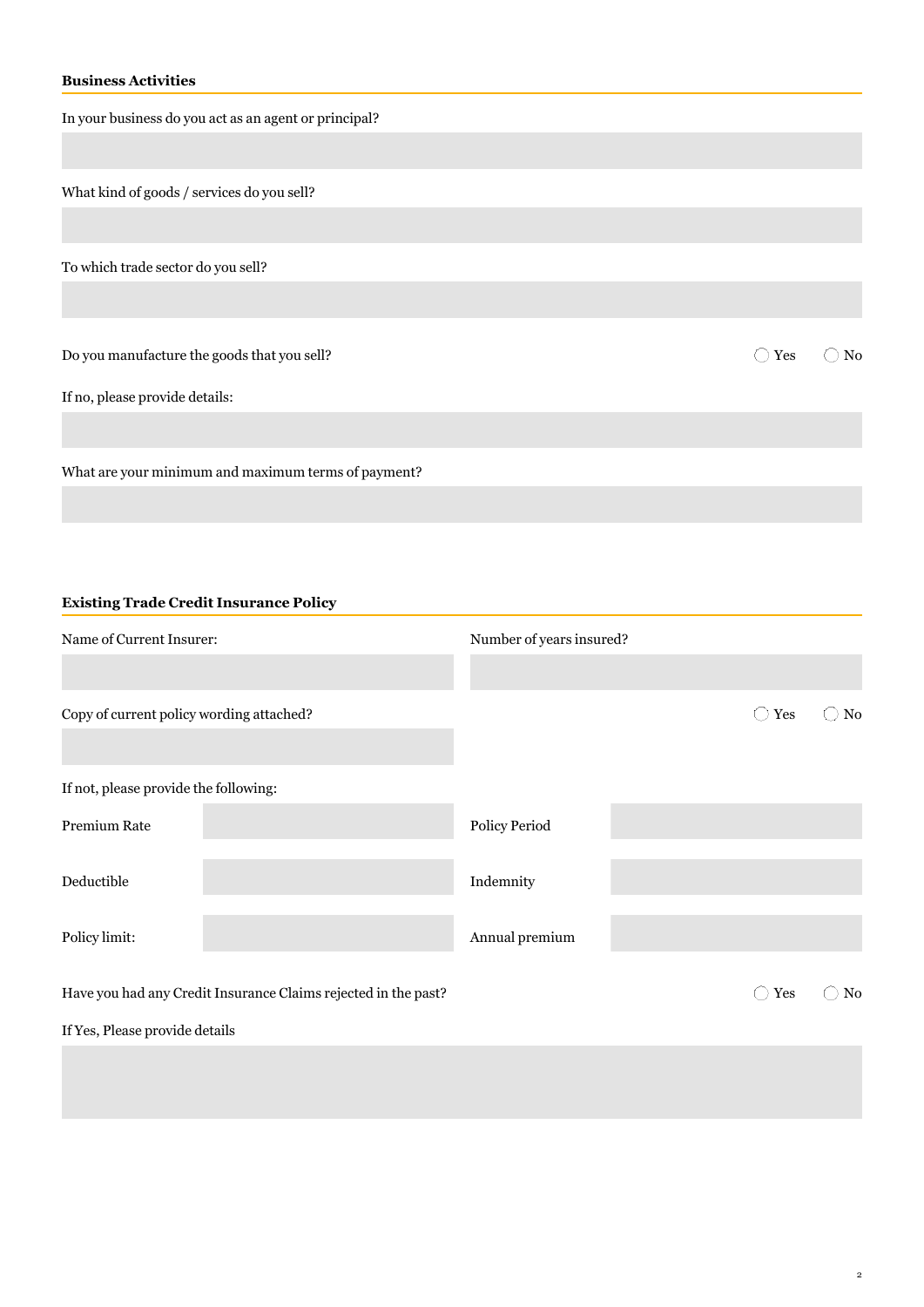## Past Experience (please state currency)

| <b>Europe</b> |             |         | <b>Turnover</b> | <b>Losses</b><br>(net of Tax/VAT) | $\begin{array}{ l } \hline \textbf{Largest} \\ \hline \textbf{individual loss} \end{array}$ | No. of losses |
|---------------|-------------|---------|-----------------|-----------------------------------|---------------------------------------------------------------------------------------------|---------------|
| <b>Month</b>  | <b>Year</b> | Primary |                 |                                   |                                                                                             |               |
|               |             |         |                 |                                   |                                                                                             |               |
|               |             |         |                 |                                   |                                                                                             |               |
|               |             |         |                 |                                   |                                                                                             |               |
|               |             |         |                 |                                   |                                                                                             |               |
|               |             |         |                 |                                   |                                                                                             |               |

#### **Top 10 Buyers requiring Credit Complete cover** (please state currency)

| <b>Registered name</b> | <b>Registred address</b> | <b>Required Credit</b><br>Limit | <b>Current Credit</b><br><b>Insurance Limit</b> | <b>Required Credit</b><br><b>Complete Limit</b> |
|------------------------|--------------------------|---------------------------------|-------------------------------------------------|-------------------------------------------------|
| $\mathbf{1}$           |                          |                                 |                                                 |                                                 |
| $\mathbf{2}$           |                          |                                 |                                                 |                                                 |
| 3                      |                          |                                 |                                                 |                                                 |
| 4                      |                          |                                 |                                                 |                                                 |
| 5                      |                          |                                 |                                                 |                                                 |
| 6                      |                          |                                 |                                                 |                                                 |
| 7                      |                          |                                 |                                                 |                                                 |
| 8                      |                          |                                 |                                                 |                                                 |
| 9                      |                          |                                 |                                                 |                                                 |
| 10                     |                          |                                 |                                                 |                                                 |

#### **Sanctions**

Do you currently trade with any Buyers, individuals or Buyer Countries that are subject to US, EU or UK Sanctions?

 $\bigcirc$  Yes  $\bigcirc$  No

If Yes, Please provide details

 $\bigcirc$  Yes Do you carry out checks on your Buyers to ensure that they are not subject to and US, EU or UK Sanctions?  $\bigcirc$  Yes  $\bigcirc$  No